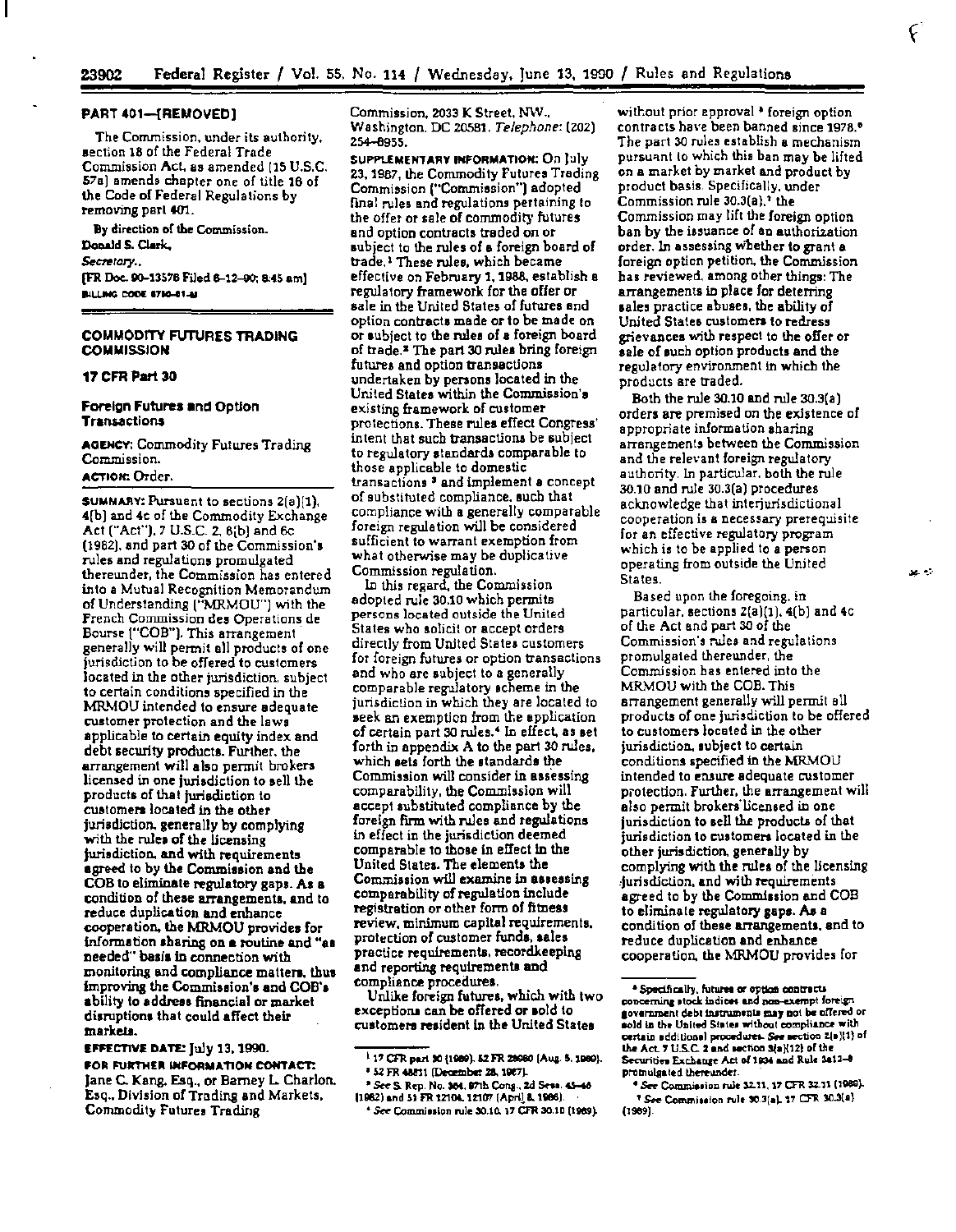information sharing on a routine and "as needed" basis in connection with monitoring and compliance matters, thus improving the Commission's and COB's ability to address financial or market disruptions that could affect their markets.

Memorandum of Understanding Regarding Mutual Recognition Between the Commodity Futures Trading Commission and the Commission des Operations de Bourse

The Commodity Futures Trading Commission ["CFTC"] and the Commission des Opérations de Bourse ("COB"):

Considering the increasing international activity on their respective futures and option markets:

Recognizing the need to enhance client protection through the oversight of the activities of the regulated persons transacting business on their respective markets and through the enforcement of their respective national laws and regulations concerning futures and cotion contracts and transactions involving such contracts:

Desiring to develop new mechanisms for mutual cooperation and assistance, including the sharing of information. between the Authorities, and

Representing that each Authority has the power to effectuate the provisions of this Mutual Recognition Memorandum of Understanding and the annexed Side Letter [collectively 'MRMOU'); Understand the Iollowing:

#### Article 1-Definitions

1. For the purposes of this MRMOU: (a) "Authority" means the CFTC or the COB;

(b) "Authorized person" means: (1) A credit institution as defined by

Article 1 of Law N' 64-46 dated January 24, 1984 and published in the Journal Officiel of the Republic of France or an institution regulated by Articles 69 and 99 of such law, that is approved by the Comité des Etablissements de Crédit. controlled by the Commission Bancaire and placed under the supervision of the Bank of France and of the COB, and that is suthorized by the Conseil du Marché **A Terme to trade Futures or Option** Contracts under Article 8 of the Law dated March 28, 1585, as amended by Law N° 65-695 dated July 11, 1985, Law N' 87-1158 dated December 31, 1987, and Law N' 89-531 dated August 2, 1989. each published in the Journal Officiel of the Republic of France:

(2) A brokerage firm that is approved and controlled by the Conseil des Bourses de Valeurs and placed under the supervision of the COB, and that is authorized by the Conseil du Marché à

Terme to trade Futures or Option Contracts under Article 8 of the Law dated March 28, 1885, as amended by Law N' 85-695 dated July 11, 1985, Law N° 07-1158 dated December 31, 1987. Law N° 88-70 dated January 22, 1988. and Law N' 89-531 dated August 2, 1989. each published in the Journal Officiel of the Republic of Prance, or

(3) Any other person that is authorized by the Conseil do Manthe a Terme, and that is qualified to solicit or accept Client orders and funds involving Futures or Detion Contracts.

(c) "Client" or "Customer" means a person who directly or indirectly has. holds, <del>or</del> places an order to obtain a beneficial Interest in a Futures or Option. **Contract:** 

(d) "Consell du Marché à Terme" ("CMT") means the professional organization under Article 5 of the Law dated March 28, 1885, as amended by Law N° 65-095 dated fuly 11, 1985, Law N' 87-1158 dated December 31, 1987 and Law N° 89-631 dated August 2, 1989, with the suthority to establish the General Regulation of the Futures and/ or Option Markets subject to its jurisdiction, to approve Authorized Persons and to improve disciplinary sanctions on such Persons or their employees;

(e) "Futures Controut" means an agreement, subject to regulation by the CFTC, or subject to regulation by the CMT and placed under the supervision of the COB, which is, or is held out to be, of the character of a contract for the purchase or sale for future delivery of a commodity, a thancial instrument or an index, and which is traded on, or subject to the rules of, a Futures and/or Option Market:

[1] "Futures and/or Option Market" or "Market" means:

(1) With respect to France, the markets on Futures or Option Contracts regulated by the CMT and placed under the supervision of the COB under the Law dated March 28, 1885, as amended by Law N' 85-695 dated fuly 11, 1985. Law N° 67-1158 dated December 31, 1987, and Law N' 89-331 dated August 2, 1989, and which are listed in Annex A of this MRMOU: and

(2) With respect to the United States. the contract markets (as defined in CFTC regulation 1.3(h), 17 CFR 1.3(h)) designated under the Commodity Exchange Act (the "CEA"), 7 U.S.C.1, and which are listed in Annex B of the **MRMOU:** 

(g) "Laws and Regulations" means the provisions of the laws and decrees of France or the United States, a rule or regulation adopted thereunder, or an order issued thereunder, by an Authority, or by the Conseil des Bourses

de Valeurs, the CMT, the National Futures Association or by a Futures end/or Option Market subject to the approval of, or in consultation with, an Authority, concerning a Futures or Option Contract, a Futures and/or Option Market, or a Person tramacting business on such Market.

In) "National Futures Association" / NFA") means a self-regulatory organization with the authority, inter olio, to regulate certain Registered Persons conducting a business on Futures and/or Option Markets, shat is a registered futures association under section 17 of the CEA, 7 U.S.C. 21, and that maintains the records of Registered Persons under the CEA:

18 "Dation Contract" means an agreement, subject to regulation by the CFTC, or subject to regulation by the CMT and placed under the supervision of the COB, which is, or is held out to be, of the character of an option bid. offer, call or put, and which is traded on.  $\sigma$  subject to the rules of a Futures and/ or Dpfion Market;

(i) "*Person*" means an individual association, partnership, corporation. trust, or any other legal entity;

[k] "Recognized Person" means: (1) An Authorizes Person that. pursuant to this MRMOU, is permitted to offer or sell Futures or Option Contracts traded on the Markets subject to the supervision of the COB, or to accept orders and funds related thereto. to Clients residing in the United States. without any additional registration in accordance with the provisions of part 30 of the CFTC's regulations; or

(2) A Registered Person that, garsusnt to this MRMOU, is permitted to offer or sell Futures or Option Contracts traded on the Markets subject to the aupervision of the CFTC, or to accept orders and fimds related thereto, to Clients residing in France, without any additional authorization in accordance with the provisions of Article \$2 of Law N' 89-531 dated August 2, 1989;

ill "Recognizing Authority" means:

(1) With respect to the recognition in France of Registered Persons listed in Annex C of this MRMOU, and the recognition of Futures or Option Contracts traded on the Markets subject to the supervision of the CFTC and listed in Annex D of this MRMOU, the COB; or

(2) With respect to the recognition in the United States of Authorized Persons listed in Annex E of this MRMOU, and the recognition of Futures or Option Contracts traded on the Markets subject to the supervision of the COB and listed in Annex F of this MRMOU, the CFTC: and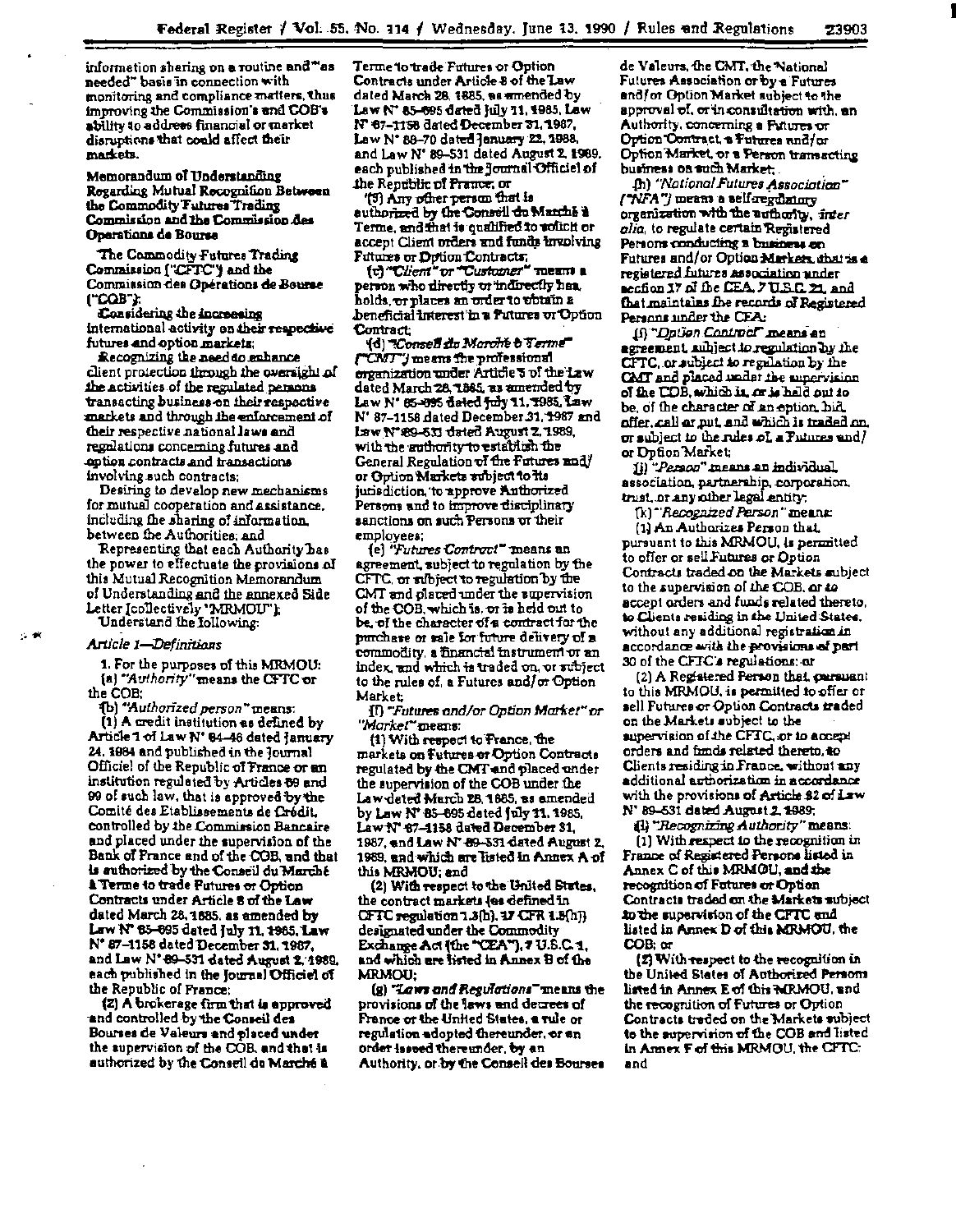(m) *"Registered Perso."'''means* a Person who solicits or accepts Client orders and funds related to transactions involving Futures ur Option Contracts and who is registered in accordance with the requirements of section 4d of the CEA. 7 U.S.C. 6d, and part 3 of the CFTC regulations thereunder. 17 CFR part 3.

2. Words used in the singular form in this MRMOU are deemed to import the plural, and vice versa.

# *Article 11-Mutuo/ Recognition* of *Regulatory Systems*

t. The Authorities have exchanged correspondence intended to inform each other of the Laws and Regulations and procedures governing the Authorized Persons, Registered Persons, Futures or Option Contracts, and Futures and/or Option Markets in their respective jurisdictions. The Authorities represent :bat they have informed each other of the Laws and Regulations and procedures governing the confidentiality of information to be shared pursuant to this MRMOU.

2. Based on the representations made by each Authority in the exchange of correspondence referred to in paragraph 1 of this Article, each Authority recognizes that the jurisdiction of the other Authority has Laws and Regula•ions which address:

(a) Authorization or registration of Persons who offer or sell Futures or Option Contracts, or accept orders and funds related thereto, including, without limitation:

{1} Criteria and procedur-es for refusing, granting, monitoring, suspending and revoking such authorization or registration; and

(2) Provisions for requiring and obtaining access to fitness information about Authorized or Registered Persons:

(b) Financial requirements for Authorized or Registered Persons including, without limitation, requirements concerning:

{1} The amount and nature of the assets of such Persons who carry Client accounts or handle Client funds:

{2) Accounting for transactiont and transaction prices; and

(3) Daily mark-to-market clearance and settlement procedures;

(c) Systems for the protection of Client funds including, without limitation. mechanisms intended to:

(1) Mitigate the loss of Client funds because of defalcation or default;

(2) Enture appropriate accounting for Client funds and the interests in which such funds are invested; and

(3) Permit the liquidation or transfer of Client positions when a margin call is DOl met;

(d) Recordkeeping and reporting requirements pertaining to f:nancial and transaction information including, without limitation. information about:

- (1) Futures or Option Contract prices;
- (2} Settlement prices;
- (3) Orders;
- (4} Trade confirmations;

{5) Statements of the finanacial position and other accounting records of the Authorized or Registered Persons;

{6) Client account statements; and

(7) Any other Client records: (e) Requirements which govern sales practices including. without limitation. the handling of Customer complaints, supervision of accounts, solicitation, risk disclosure, discretionary accounts, promotional material, and tupervision of employees and disciplinary actions; and

{f) Procedures to audit for compliance with, and to redress violations of, Client protection and sales practice requirements including, without limitation:

(1} Surveillance programs designed to detect abusive activities which takeadvantage of Clients;

(2) Powers to investigate, audit. and sanction the sales practices of Authorized or Registered Persons; and

(3) Procedures to resolve Client disputes.

3. Each Authority represents that all Futures or Option Contracts and Markets subject to the supervision of such Authority are governed by the Laws and Regulations and procedures referred to in paragraph 2 of this Article and that such Authority will provide the other Authority with prompt notice of all material changes in such Laws and Regulations.

4. Each Authority will accord to Clients residing in the jurisdiction of the other Authority the equal protection of its Laws and Regulations as to Clients residing in its own jurisdiction.

5. Comequently, each Authority recognizes that:

(a) The Futures or Option Contracts and Futures and/or Option Markets aubject to the supervision of the other Authority are governed by Laws and Regulationt intended to provide Client and Market protections to Persons engaged in trading such Futures or Option Contracts; and

(b) The Recognized Persons subject to<br>the supervision of the other Authority are governed by Laws and Regulations intended to provide Client and Market protections to Persont engaged in trading Futures or Option Contracts.

6. Therefore, subject to the requirements of this MRMOU including, without limitation, the provisions eel forth in Articles V and VI herein, each .Authority understands that:-

{a) Compliance by a Recognized Person with the requirements imposed by, and under the supervision of, one<br>Authority concerning authorization or registration of Persons, is substituted for compliance with the authorization or registration requirements imposed by, and under the supervision of, the other Authority: and

(b) Subject to the provisions of the Side Letter regarding Futures or Option Contracts concerning stock indices and certain debt securities, each Authority will permit the offer or sale, and acceptance offunds related thereto, to Clients residing in its jurisdiction, or Futures or Option Contracts which ate properly authorized or designated to be traded on Markets subject to the supenrision of the other Authority.

*7.* The Authorities understand that the recognition of an Authorized or Registered Person or the recognition of a Futures or Option Contract in accordance with paragraph 6 above may be refused by the Recognizing Authority if such recognition would prejudice the public interest in the jurisdiction of such Authority.

8. With respect to Recognized Persons, each Authority acknowledges that this MRMOU is directed to brokerage activities by such Persons in the jurisdiction of the Recognizing Authority, which involve Futures or Option Contracts traded on Markets subject to the supervision of the other Authority, and is not directed to trading activities by these Persons on Markets subject to the supervision of the Recognizing Authority.

9. Each Authority understands that this MRMOU does not exempt a Recognized Person or any other Person from any provision of the Lawe and Regulations in France and in the United States which are not specified herein including, without limitation, the antifraud provisions of each of these jurisdictions.

# *Article 111-Mu/uol Assistance Conceming Information Sharing*

1. Each Authority acknowledges that its respective understandings set forth in this MRMOU are based on the existence of mechanisms for sharing information on an ··as needed" basis and for cooperating in inquiries, investigations, proceedings and compliance matters with respect to the Lawe and Regulations subject to its jurisdiction.

2- Each Authority will;<br>(a) Assist the other Authority, to the extent permitted by the Laws and Regulation• of its jurisdiction, by providing information concerning the oversight and protection of the Markets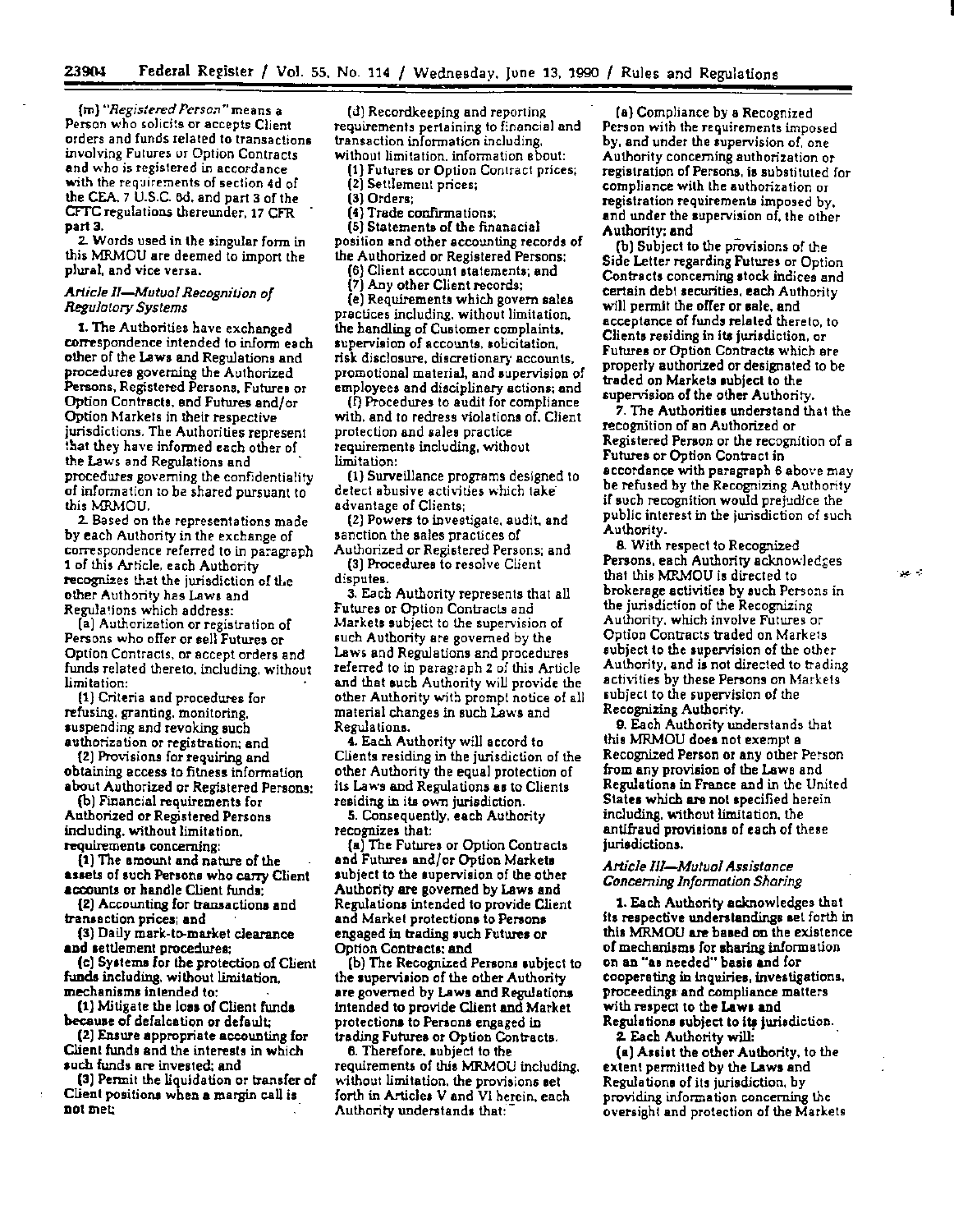which are subject to the supervision of auch Authority and the protection of Recognized Persons' Clients residing in the jurisdiction of the Recognizing Authority. and

(b) Designate In lhe Side Letter contact offices at the COB and the CFTC to receive and process all requests for such information sharing.

3. With respect to Recognized Persons, the information sharing described in this Article will include. without limitation, information concerning:

(a) Transaction specific data. including confirmation data and position data;

(b) Any data necessary to trace the funds: (1) that are located in the jurisdiction of an Authority: {2) that concem tranaactions on the Markets subject to the supervision of that Authority: {3) that are held by, or on behalf of, Authorized or Registered Persons recognized by the other Authority. and (4) that belong to Clients residing in the jurisdiction of such other Authority; and

{c) Data on the standing of *the*  Recognized Person to do business. including its financial condition.

4. With respect to any arrangement between the Markets of each Authority to permit access to each others Futures or Option Contracts traded ori an electronic trading system which has been authorized in the respective jurisdiction of both Authorities. information necessary to permit each Authority to ensure compliance with. or enforcement of, any Laws and Regulations of the jurisdiction of that Authority, may be shared pursuant to the provisions of this MRMOU.

5. A request for information pursuant to this Article must be made in writing and addressed to the contact office of the requested Authority designated in accordance with paragraph Z(b) above.

Such request will be accompanied by a translation in French in the case of a request to the COB, and by a translation in English in the case of a request to the CFTC. A request must specify the following:

(a) The information sought by the requesting Authority;

(b) A general description of the matter which is the subject of the request and the purpose for which the infonnation is sought and

{c) The desired time period for the reply and. where appropriate, the urgency thereof, in the event of urgency, a request for infonnation and a reply thereto may be transmitted by &ummary or emergency procedures by mutual arrangement of the Authorities.

6.1n response to a request. made in accordance with paragraph 5 above, for immediate access to the books and records of a Recognized Person that are required to be maintained under the Laws and Regulations in France or in the United States, as the case may be, and that relate to transactions subject to this MRMOU, each Authority will provide the other Authority with the copies of the booka and records which are the subject of the request.

7.ln addition to the specific notice provisions set forth in Article V hereunder, each Authority will inform the other Authority, on an "a• needed" basis, about the authorization or registration status of a Person subject to ita jurisdiction and about the status of Futures or Option Contracts traded on the Markets subject to its supervision.

8. Each Authority will use its best efforts to notify and conault with the other Authority if It becomes aware of any information which. in its judgment, materially and adversely affects the financial or operational viability of any Authorized or Registered Person . recognized by such other Authority.

Q. Each Authority will provide, or will cause to be provided. to the other Authority, commencing with the first flling due after the effective date of this MRMOU, as promptly as practicable after receipt of the relevant report. the following information with respect to a Registered or Authorized Person recognized by the other Authority:

(aJ Copies of the annual audited financial statement, required under the Laws and Regulations of the jurisdiction of that Authority. The Authority, or ita designee(s), will represent that the annual financial statement of this Person has been certified as required under the Laws and Regulations of its jurisdiction. Such Authority, or its designee(s). will further represent that. through the access it has to financial compliance information regarding the Authorized or Registered Person. it has no reason to believe that such Person has violated any of the financial requirements of the jurisdiction of this Authority; and

(b) Details of any notice received by the Authority, or its designee(s), under the Laws and Regulations of the jurisdiction of this Authority regarding any breach of financial requirements under such Laws and Regulations.

10. No provision of this MRMOU shall be considered as conferring the right to ask for. or challenge. the execution of a request for information upon any Person other than the Authorities.

11. The Authorities acknowledge that this MRMOU doe• not prohibit either Authority from taking measures. to the

extent permitted by international law, otherwise than as provided herein to obtain information necessary to ensure compliance with, or enforcement of. its Laws and Regulations.

Article IV-Confidentiality of the *Information Shared Between the Authorities* 

1. The requesting Authority may use the information furnished pursuant to this MRMOU solely:

{a) For the purpose stated in the request, including ensuring compliance with, or enforcement of, any Laws and Regula tiona specified in such request; or

(b) For purposes within the general framework of the use stated in the request, including conducting a civil or administrative enforcement proceeding, assisting in a self-regulatory enforcement proceeding, assisting in a proceeding. including a proceeding whose purpose is to permit a aubsequent crim1nal prosecution. or conducting any investigation related thereto for any general charge applies ble to the violation of the provision specified in the request.

2.1n order to use the information furnished for any purpose other than those stated in paragraph 1 of this Article, the requesting Authority must first inform the requested Authority of its intention and provide this Authority with the opportunity to oppose such use. If. under such conditions, the requested Authority does not oppose such use, this Authority may subject it to certain conditions. In the event where this use of the information is opposed by the requested Authority. the Authorities agree to consult pursuant to paragraph 8 of Article VI hereunder as to the reasons for the refusal and the circumstances under which use of the information might otherwise be allowed.

3. Each Authority shall keep confidential requests made within the framework of this MRMOU, the contents cf such requests, and any other matters arising during the operation of this MRMOU, including consultations between the Authorities.

4. In all easea, the requesting Authority shall keep confidential any information received pursuant to this MRMOU to the same extent as such information would be kept confidential in the jurisdiction of the requested Authority, except in the case where the information provided must be disclosed in the course of ill use pursuant to paragrapha1 and 2 of this Article.

5. However, the Authoritie• may. by mutual agreement. make an exception to the principle set forth in paragraph• 3 and 4 above. to the extent permitted by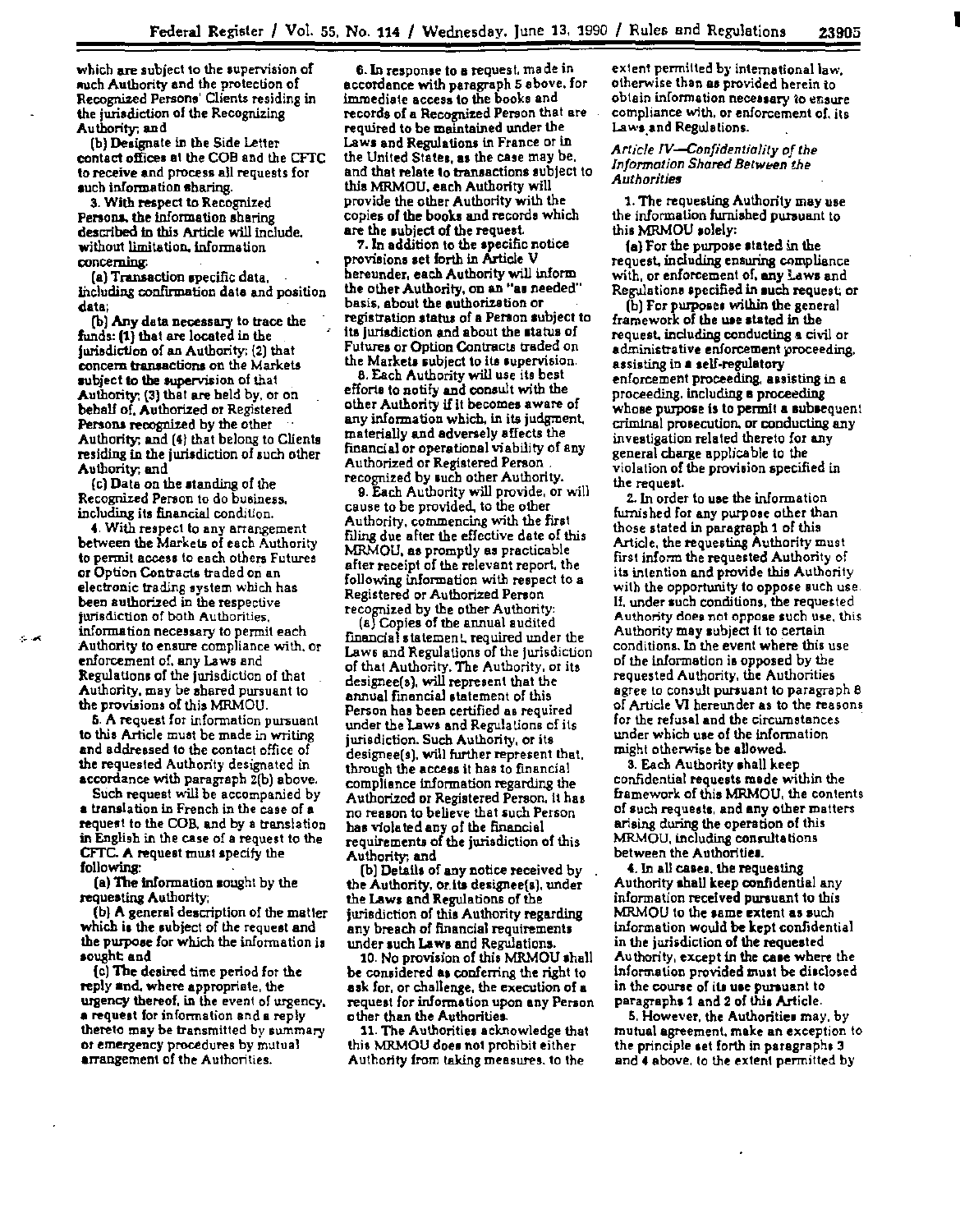the Laws and Regulations of each Authority.

## Article V-Recognition of Persons and Contracts

1. The Authorities understand that the recognition of an Authorized or Registered Person will become effective thirty days after the completion of the following:

(a) The Authority notifies the Recognizing Authority that the Registered or Authorized Person is presently qualified to do business in its jurisdiction and expects to commence business in the jurisdiction of the Recognizing Authority; and

(b) The Authority provides the Recognizing Authority with the following written undertakings of the Authorized or Registered Person:

(1) A consent to submit to jurisdiction in France or the United States, as the case may be, with respect to transactions in Futures or Option Contracts with Clients residing in such jurisdiction, and a binding appointment of an agent for service of process in the jurisdiction of the Recognizing Authority, which has been filed with the CMT or the NFA, as the case may be, in accordance with the requirements of the Recognizing Authority, unless such appointment previously has been filed and remains valid:

(2) An acknowledgement of such Person that it can be required by the Authority in the jurisdiction in which it is authorized or registered to provide to that Authority immediate access to its books and records which are related to transactions subject to this MRMOU and which are required to be maintained under the applicable Laws and Regulations of the jurisdiction of that Authority, such Person further acknowledges that each Authority will cooperate in providing to the Recognizing Authority access to the copies of such books and records which are the subject of a request made by the Recognizing Authority in accordance with Article III of this MRMOU;

(3) A list of its principals including, without limitation:

(A) Its directors and officers as well as its controlling abareholders or partners, or any Person occupying a similar status or performing similar functions, having the power, directly or indirectly, through agreement or otherwise, to exercise a controlling influence over its activities which are subject to regulation by an Authority;

(B) Any holder or beneficial owner of ten percent or more of the outstanding shares of any class of stock;

(C) Any Person who has contributed ten percent or more of its capital;

(4) Subject to the provisions of the Side Letter, such Person consents to notify all Clients of the existence of, and to participate in, any procedure available under the Laws and Regulations of the Recognizing Authority to resolve on the papers Client disputes where such disputes involve transactions within the purview of this MRMOU: and

[5] Such Person agrees to provide Clients residing in the jurisdiction of the Recognizing Authority with the disclosures required by such Authority. unless the Recognizing Authority gives notice to the other Authority that such recognition is refused in accordance with the provisions of this MRMOU.

2. Subject to paragraph 3 hereunder, the recognition by an Authority of a Registered or Authorized Person will remain in effect as long as such Person is authorized or registered in the jurisdiction of the other Authority.

3. The recognition of an Authorized or Registered Person may be terminated if:

(1) The Authorized or Registered Person violate<del>s</del> the law of the Recognizing Authority,

(2) The Authorized or Registered Person fails to comply with any provision of this MRMOU;

(3) In the case of a Person recognized by the CFTC, a princpal of such Person has been disqualified from doing business in France, or in the case of a Person recognized by the COB, a principal of such Person has been disqualified from doing business in the United States under the CEA and CFTC regulations;

(4) The continued recognition of the Authorized or Registered Person is contrary to the Laws and Regulations of the Recognizing Authority; or

[5] The Authorized or Registered Person ceases to do business in the jurisdiction of the Recognizing Authority or in the jurisdiction of the Authority where such Person is suthorized or registered.

4. Each Authority understands that a Recognizing Person will be required to comply with the requirements relating to protection of Client funds, prodential standards including financial requirements, risk disclosure and arbitration as set forth in the Side Letter.

5. Each Authority understands that a Recognized person will maintain its books and records according to the Laws and Regulations of the jurisdiction where such Person is authorized or registered

6. Each Authority will notify the Recognizing Authority price to the first offer or sale of an Option Contract subject to its regulation to Clients

residing in the jurisdiction of the Recognizing Authority. The Authorities understand that the recognition of the Option Contract by such Authority will not become effective until thirty days after publication in the Bulletin Mensuel of the COB or in the Federal Register, as the case may be, of a notice specifying the Option Contract to be offered or sold, unless such recognition is refused as permitted by paragraph 7 of Article II of this MRMOU.

7. The Authority with jurisdiction over the Market on which are traded the Futures or Option Contracts offered or sold to Clients residing in the jurisdiction of the Recognizing Authority by an Authorized or Registered Person, will conduct, or will cause to be conducted, sales practice audits of this Authorized or Registered Person.

## Article VI-Effective Date and Miscellaneous Representations

1. Each Authority acknowledges that this MRMOU has been executed in accordance with the applicable laws and Regulations in France and the United States and is based on the representations made and supporting materials exchanged by the Authorities.

2. This MRMOU will be published, in France, in the Bulletin Mensuel of the COB, and in the United States, in the Federal Register.

3. The Authorities acknowledge that the effectiveness of this MRMOU will depend upon the adoption of the domestic measures that are necessary to implement fully its provisions in the respective jurisdiction of each Authority. The Authorities will exchange letters to inform each other of the adoption of such measures.

4. This MRMOU will enter immediately into force upon the exchange of letters referenced in the preceding paragraph, provided that a delay of thirty days has elapsed since the publication of this MRMOU in the Bulletin Mensuel of the COB and in the Federal Register.

5. The Authorities acknowledge however that they will implement immediately those provisions of this MRMOU which are elready in compliance with the Laws and Regulations of the jurisdiction of both Authorities, provided that the thirty-day delay referenced in the preceding paragraph has elapsed. For this purpose. the information sharing assistance between the Authorities will be subject to the conditions described in the Side Letter.

8. Subject to the notice provisions set forth in Article V above, the Authorities.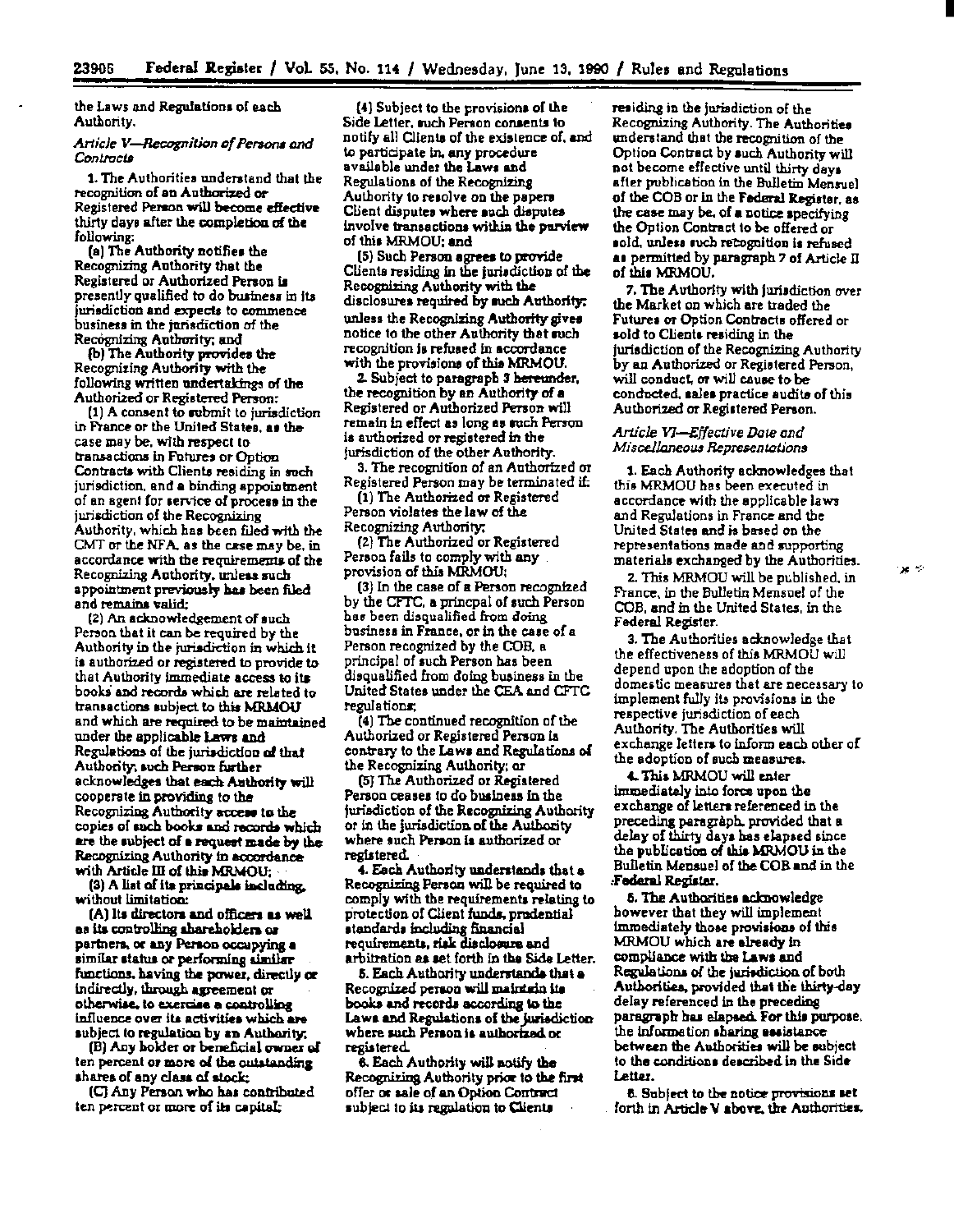Federal Register / V<br>or their designees, may periodically update the Annexes of thia MRMOU.

7. The Recognizing Authority will promptly notify the other Authority before refusing. auspending or terminating the recognition of an Authorized or Registered Person, and before refusina. suspending or terminating the recognition of a Futures or Option Contract subject to regulation by the other Authority.

8. The Authorities will consult, upon the requeat of an Authority, In lhe event of:

(a) A refusal by an Authority to comply with a requett for information in accordance with Article III of this MRMOU;or

(b) A change in market conditions, or in their respective Laws and Regulations, or in the event of any other difficulty which may make it necessary to amend or interpret this MRMOU.

9. The Authorities may agree on such practical measures as may be necenary to facilitate the implementation of thie MRMOU.

10. This MRMOU may be amended by mutual written agreement of the Authorities.

11. Each Authority understands that if the continued effectiveness of this MRMOU, in general or with respect to a particular Recognizing Person. or a Futures or Option Contract. or a Futures or Option Market. would prejudice the sovereignty, security, fundamental interests or public order of an Authority, that Authority may condition. modify, suspend or terminate the recognition of<br>an Authorized or Registered Person or the recognition of a Futures or Option Contract. or otherwise restrict such recognition upon its motion and written notice to the other Authority.

12. This MRMOU shall remain in effect unless terminated by either Authority upon thirty days written notice to the other Authority.

*In Witness Whereof,* the Undersigned, being duly authorized. have signed thia MRMOU.

Done at Washington. DC. in duplicate. this 6th day of June. 1990, in the English and French languages, each text being equally authoritative.

#### Wendy L. Gramm.

*Chairman. Commodity Futures Trading Commission.* 

#### **Jean Saint-Genure.**

*U Pr!sident. Commission* de~ *Operatiom* de *Bourse.* 

#### Annex A

. *Futures and/or Option Marhet.s Placed under the Supervision of the* COB

The Futures and/or Option Markets placed under the supervision of the COB and

referenced in the provisions of this MRMOU are the following:

Marché à Terme International de France (MATIF).

#### Annex 8

## *F;;tures and/or Option Marhet.s Placed under the Supervision of the* CFTC

The Futures and/or Option Markets placed under the supervision of the CFTC and referenced in the provisions of this NRMOU are the following: Amex Commodities Corporation Chicago Board of Trade Chicago Mercantile Exchange Chicago Rice and Cotton Exchange

Coffee, Sugar & Cocoa Exchange, Inc. Commodity Exchange, Inc. Kansas City Board of Trade MidAmeriea Commodity Exchange Minneapolis Grain Exchange New York Cotton Exchange New York Putures Exchange, Inc. New York Mercantile Exchange Philadelphia Board of Trade, Inc. Pacific Futuret Exchanse

#### Annex C

#### *RegiStered Persons*

The Registered Persons that, pursuant to this MRMOU, are permitted to offer or sell the Futures or Option Contracts listed in Annex D of this MRMOU to Clients residing In France are the following:

{l.ist to be provided by the CFTC).

#### AnnexD

*Futures or Option Contracts Placed Under the Supervision of the CFTC* 

The Futures or Option Contracts placed under the supervision of the CFTC that. pursuant to this MRMOU, are permitted to be offered or sold to Clients residing in France are the following:

(Us! to be provided by the CFTC).

## Annex E

#### *Authorized Persons*

The Authorized Persons that. pursuant to this MRMOU, are permitted to offer or sell the Futurea or Option Contracts listed in Annex F of this MRMOU to Clients residing in the United States are the following: (List to be provided by the COB).

#### Annex F

#### *Futures or Option Contracts Placed Under the Supervision of* the *COB*

The Futures or Option Contracts placed under the aupervilion of the COB that. pursuant to this MRMOU, are permitted to be offered or sold to Clients realding in the United States are the following: (List to be provided by the COB).

#### *SIDE LETTER*

#### (une the Bth. 1990.

Wendy L Gramm. Chairman. Commodity Futures Trading Commission. 2033 K Street NW., Washington, DC 20581.

- Jean Saint-Geours. Le Président, Commission des Opérations de Bourse, 39-43 Quai André Citroën, 75739 PARIS CEDEX 15.
- Re; *Mutual kctlgnition Memorandum of*  Understanding between the CFTC and

the *COB ("''MRMOCF1 doled June 6. 1990*  This letter refers to the agreement which was signed today by the duly authorized representatives of the Commodity Futurea Trading Commission ("CFTC") and the Commission des Opérations de Bourse ('COB") (collectively, the "Authorities"), concerning the mutual recognition of Futures or Option Contracts traded on the Futures and/or Option Markets subject to the supervision of these Authorities, as well as the recognition of Authorized or Registered Persons transacting buJiness on such Markets ("MRMOU"). This letter is intended to facilitate the operation-of thia MRMOU and to further clarify certain conditions imposed by the Authorities for its implementation. All terms used in this letter have the same meanings as set forth in this MRMOU.

This MRMOU is the result of extensive consultations among the Authorities and of the exchange of correspondence concerning the financial capacitiet of the Futurea and{ or Option Markets subject to their supervision.

Article V of this MRMOU sets forth certain conditions imposed by each Authority in order for an Authorized or Registered Person to become and remain recognized by such Authority. The Authorities understand that. in addition to Article V of this MR.MOU and in addition to any applieab\e Lawt a.nd Regulations, the recognition of an Authorized or Registered Person. for the purpote of permitting the offer or sale of Futures or Option Contracts in the jurisdiction of the Recognizing Authority, will be subject to the following further conditiona;

#### 1. Protection of Client Funds

(a) In the case of an Authorized Person, the Clearing House referenced in Article 9 of the Law dated March 28. 1885, as amended. and Article 1.3.0.4. of lhe General Regulstion of the CMT, will guarantee to such Person's Clients residing in the United States the deposits, and any Yariation msrgina. due by the Authorized Person to such Clients with respect to Futures and Option Contracts traded on a Market subject to the regulation of the COB. Thia full perfonnance guarantee will be provided to such Clients provided that: (i) The Authorized Person will injure that its own positions and the positions of its Clients will be cleared separately, and that the obligations in respect of such positions cannot be offset; (ii) the Authorized Person will maintain, on behalf of such Clients, the amount of the deposit required by the Clearing House, in liquid assets which are permitted under the CMr rulet; and (iii) in the event of a default of the Authorized Person, the amount referenced in subparagraph {ii] above will be transferable to another Authorized Person as Client's property. Furthermore, the undisbursed accruals will also be maintained by the Authorized Person, on behalf of such Clients. in liquid assets that are identifiable as property of a particular Client and that can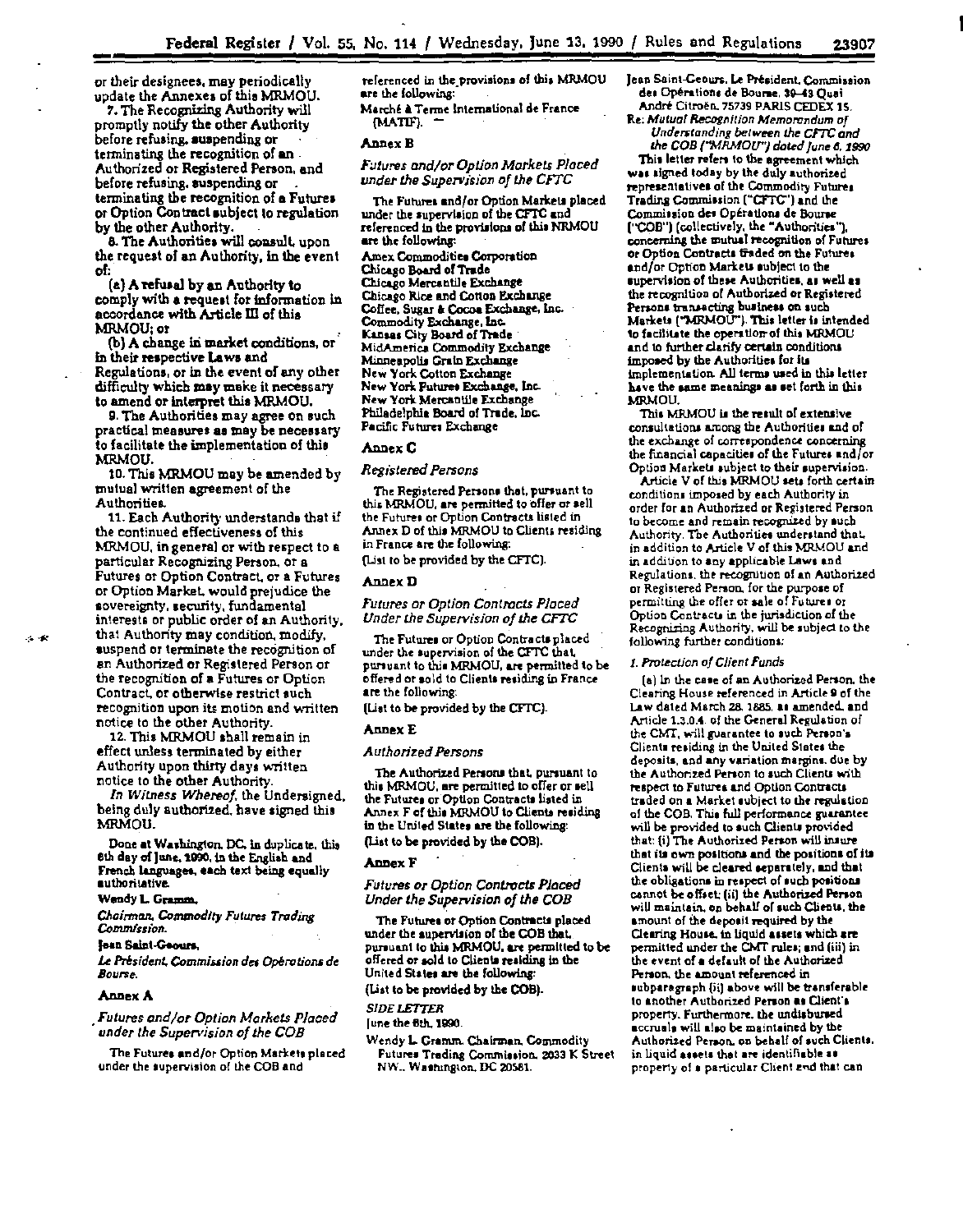be claimed as Client's property according to Article 30 of Law N° 83-01 of January 3, 1983. as amended:

(b) In the case of a Registered Person, such Person will maintain the funds described in 1.3(gg) of the CFTC regulations, 17 CFR 1.3(gg), in accordance with the segregation provisions of section 4d of the CEA and part 1 of the CFTC regulations thereunder, 17 CFR part 1.

# 2 Prudential Requirements

(a) is the case of an Authorized Person. such Person will maintain net equity as required under the CMT General Regulation. provided that, according to such regulation, no subordinated debt or guarantee may be substituted for such net equity in order to fulfill the minimum capital requirements, i.e. FF 7.5 million for nonclearing members, FF 50 million for individual clearing members, and FF 375 million for general clearing members. and provided, further, that, if a more stringent financial requirement is imposed by the European Economic Community on european investment firms, the Authorized Person will meet such requirement:

(b) In the case of a Registered Person, ouch Person will maintain capital as required under the CFTC rule 1.17, 17 CFR 1.17;

(c) The Authorities acknowledge that they will consult further as to the comparability of the prodential requirements of their respective jurisdictions concerning the Authorized or Registered Persona. As a preliminary agreement, each Authority also agrees to consult if the obligations of a Person which is authorized or registered in its furisdiction, in respect to Clients residing in the jurisdiction of the other Authority, exceed twenty-five times any such Person's net equity. The Authorities will further consult if a substantial part of the obligations that an Authorized or Registered Person owes to his Clients originates from Clients residing in the jurisdiction of the other Authority.

#### 3. Risk Disclosure Statements

(a) Prior to the opening of an account in Futures or Option Contracts traded on Markets subject to the supervision of the COB, for Chents residing in the United States, the Authorized Person will provide such Clients with:

(1) The information notice, translated into English, which is approved by the COB personnt to Article 14-bis of the Law dated March 28, 1885, as amended, and by Regulation N° 90-1  $\frac{1}{2}$  of the COB, as attached hereto as appendix I; and

(2) The risk disclosure statements in accordance with rule 30.8 and rule 33.7 of the CPTC, 17 CPR 30.5 and 33.7, as attached hereto as appendices II and III:

(b) Prior to the opening of an account in Futures or Option Contracts traded an Markets subject to the supervision of the CFTC, for Clients residing in France, th Registered Person will provide such Clients with

(1) The information document required by Regulation N' 80-{ regarding the offer or sale of securities. futures contracts, and financial products traded on a non-Franch market, as altached hereto as appendix IV; and

(2) The risk disclosure statements, translated into French, in accordance with CFTC rules 33.7, 1.55 and 190.10, 17 CFR 33.7, 1.55 and 190.10, as attached hercto respectively as appendices III, V and VI.

#### 4. Arbitrotion Procedures

The Authorized or Registered Person consents to arbitrate, at the election of the Client, at the NFA or the CMT, the arbitration programs of each of which provides a mechanism for a hearing on the papers; provided, however, that if the claim arises primarily out of delivery, clearing, settlement or floor practices on Futures and/or Option Markets, the Recognized Person can elect to arbitrate at the forum of the jurisdiction in which it is suthorized or registered; and provided, further, that the demand for arbitration at the CMT or the NFA can be filed by the Client at either such forum.

For purposes of this MRMOU, the term "public interest" in paragraph 7 of Article II of this MRMOU shall include, without limitation, the Laws and Regulations governing disqualification from authorization or registration in effect in the jurisdiction of each Authority. The Authorities understand that no employee or representative of a Recognized Person may be permitted to engage in activities subject to this MRMOU if, to the best knowledge and belief of the Authority in the jurisdiction of which the Recognized Person is authorized or registered, the employ<del>ee</del> or representative of the Recognized Person has been disqualified. or would be statutorily disqualified, from so acting under the Laws and Regulations of the jurisdiction of the Recognizing Authority.

For purposes of this MRMOU, the term "designee(s)" in paragraph 9 of Article III of this MRMOU shall mean the NFA, the CMT. or in appropriate circumstances, a Futures and/or Option Market.

The Authorities understand that Futures or Option Contracts concerning stock indices. and certain debt securities which are not exempt securities under section 3(a)(12) of the Securities Exchange Act of 1934 and rule 3a12-8 promulgated thereunder, may not be permitted to be offered or sold pursuant to this MRMOU without comphance with certain additional procedures (see section 2(a)(1) of the CBA, 7 U.S.C. 2, section 3(a)(12) of the Securities Exchange Act of 1934 and rule 3m12-8 promulgated thereunder).

The Authorities scknowledge that the provisions of this MRMOU concerning the recognition of Authorized or Registered Persons are only directed to those Persons residing outside the jurisdiction of the-Recognizing Authority. The Authorities will escertain, in accordance with matually. agreed upon compliance procedures or requirements, that the Persons which are authorized or registered in their respective perindiction, to the extent possible, do not permit their affiliates or subsidiaries which are located in the juriediction of the Recognizing Authority, to engage in their behalf in the activities subject to this MRMOU.

The Authorities understand that the failure by an Authorized or Registered Person to comply with any provision of this MRMOU. or the conditions and understandings

referenced above may result in a denial or termination of recognition by the Recognizing Authority. A termination of recognition will be communicated, within thirty days, by written notice to the Authority of the jurisdiction in which the Person is authorized or registered. Such termination may be communicated orally in the event of an emergency. At the discretion of the Authority terminating recognition, a period of time may be permitted to make different arrangements for Clients residing in the jurisdiction of that Authority.

The Authorities also understand that the refusal by an Authority to honor any provision of this MRMOU, or the conditions and understandings referenced above, may result in a termination of this MRMOU. A termination of this MRMOU under the terms thereof will be communicated in writing, and a period of time mutually acceptable to the Authorities will be accorded to permit Recognized Persons to make other arrangements.

Each Authority will be responsible for monitoring whether the Authorized or the Registered Person that are recognized by the other Authority, meet the terms of this MRMOU and the Side Letter, and are otherwise in compliance with the respective regulatory regime of each Authority.

Until the exchange of letters of notification referenced in paragraph 3 of Article VI of this MRMOU, the Authorities acknowledge their participation in a proceeding for the return to the requested Authority of the documents. and any copies thereof, that such Authority has designated as confidential information.

Article III of this MRMOU provides that the Authorities will designate contact offices at their respective agencies to receive and process all requests for assistance in obtaining information concerning the oversight and protection of their Markets and the protection of Recognized Persons' Chents residing in their respective jurisdiction. The Authorities hereby designate such contact offices as follows:

CFTC: Division of Trading and Markets. Commodity Futures Trading Commission.

2033 K Street, NW., Washington, DC 20581, Tel: (202) 254-8955, Pax: (202) 254-8534.

COB: Service des Placements, Commission des Opérations de Bourse, 30-43 Quai André Citröen, 75739 Paris Cedex 15, Tel: [1] 40 58 85 87, Fax: [1] 40 58 65 00.

#### Wendy L. Gramm.

Chairman, Commodity Futures Troding Commieston.

#### Jean Saint-Geours,

Le Président, Commission des Opérations de **Bourse** 

#### **Attachments:**

# List of Subjects in 17 CFR Part 30

Commodity futures.

Accordingly, 17 CFR part 30 is amended as set forth below: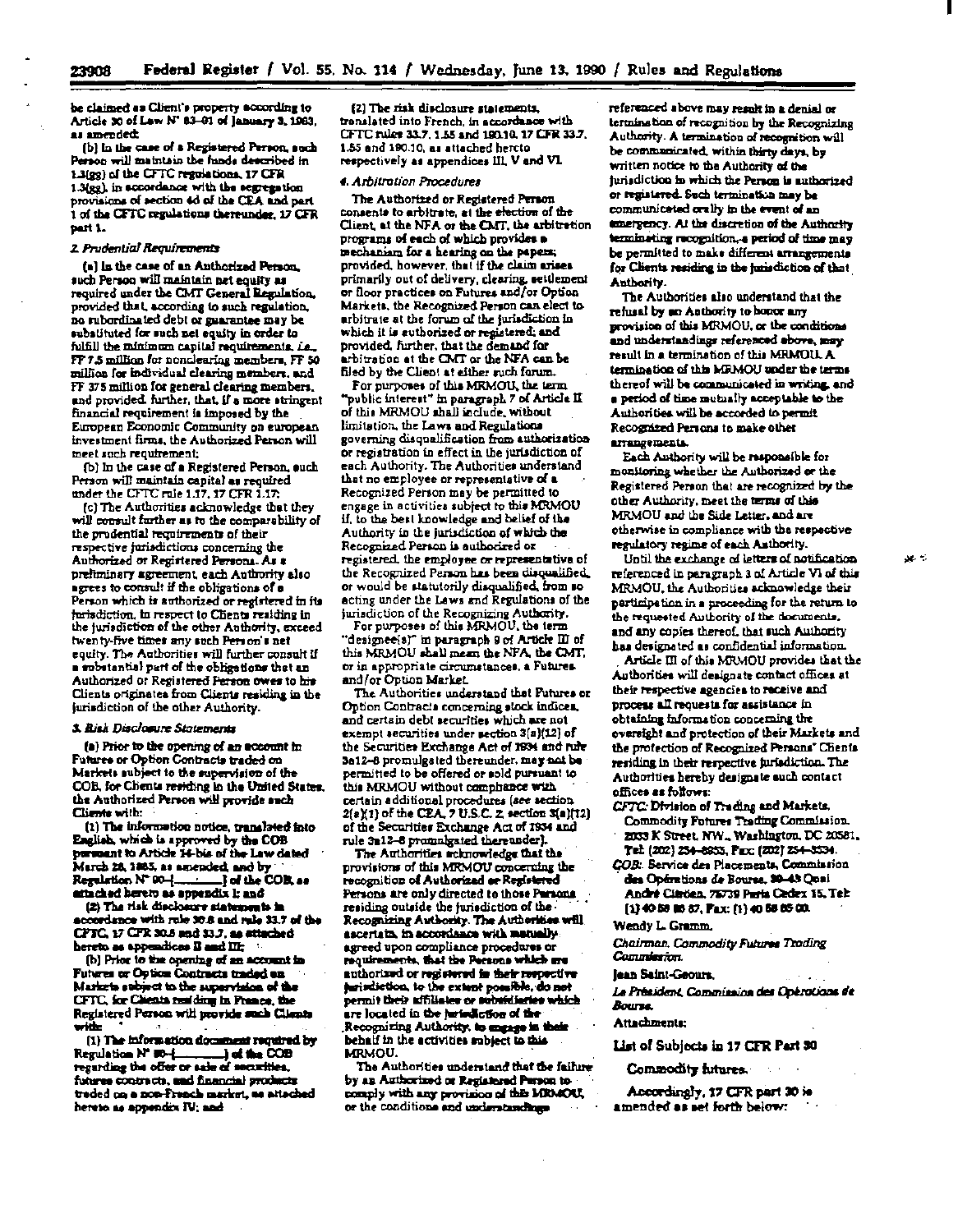# PART 30-FOREIGN FUTURES AND FOREIGN OPTION TRANSACTION

1. The authority citation for part 30 continues to read as follows:

Authority: Secs. 2(a)(1)(A). 4. 4c, and 8a of the Commodity Exchange Act, 7, U.S.C. 2, 6, 6c, and 12a (1982).

2. Appendix B to part 30 is amended by adding the following entry alphabetically.

#### Appendix B-Option Contracts Permitted To Be Offered and Sold in the U.S. Pursuant to § 39.3(a)

FR date and<br>- cleation Exchange **Type of contract** Marche a **CTo be** 1990: Provided'). FR Terme Internationale de Franca.  $\sim$ 

3. Appendix C to part 30 is emended by adding the following entry to read as follows:

Appendix C-Foreign Petitioners Granted Relief From the Application of Certain of the Part 30 Rules Pursuant to \$30.10

Authorized Persons as designated in Annex E to Mutual Recognition Memorandum of Understanding.

. 1990, 55 FR date and citation: \_ FR

Issued in Washington, DC, on june 8, 1990. Jean A. Webb.

Secretary of the Commission. [FR Doc. 90-13599 Filed 6-12-90; 8:45 am] BILLING COOE \$351-01-M

# SECURITIES AND EXCHANGE **COMMISSION**

17 CFR Parts 229, 230, 239, 240 and 249

[Rei. Nos. 33–6867; 34–28094; File No., 57–  $16 - 891$ 

### RIN 3235-AB79

- 460

**Registration and Reporting** Requirements for Employee Benefit Pians

AGENCY: Securities and Exchange Commission.

# **ACTION: Final rules.**

SUMMARY: The Commission today announced the adoption of rule and form amendments to revise registration and reporting requirements relating to employee benefit plans. The amendments are intended to reduce costs and expedite the effectiveness and updating of Form S-8 registration

statements for such plans by: (1) Streamlining Form S-8 registration procedures under the Securities Act of 1933; and (2) amending Form 11–K under the Securities Exchange Act of 1934 to eliminate the requirement for the annual description of the plan.

**EFFECTIVE DATE: All amendments are** effective July 13, 1990. Registrants may elect to comply with the new rules on or after the date of this release (June 6, 1990). Registrants electing early compliance and seeking immediate effectiveness for a registration statement filed after the release date (June 8, 1990) must include a statement in the top right corner of the cover page of the Form S-8 registration statement requesting that the registration statement become automatically effective upon filing in accordance with Rule 462 Failure to include the statement will cause the Form S-8 registration statement to be subject to sutomatic effectiveness 20 days after filing. Refer to Section III of the release for detailed information concerning transition to the new rules under the revised regulatory framework, including the applicability, if any, to ongoing offerings on Form S-8.

FOR FURTHER INFORMATION CONTACT: Elizabeth M. Murphy, Barbara C. Smith, or James R. Budge, Office of Disclosure Policy, Division of Corporation Finance, at (202) 272-2589, Securities and Exchange Commission, 450 Fifth Street NW., Washington, DC 20549. After the effective date, contact Mary Anne Busse, Office of Chief Counsel, Division of Corporation Finance, at {202} 272-2573.

SUPPLEMENTARY INFORMATION: The Commission is adopting amendments to Forms S-8.<sup>1</sup> S-3.<sup>2</sup> and F-3<sup>2</sup> under the Securities Act of 1933 ("Securities Act");<sup>4</sup> to Rules 402,<sup>5</sup> 405,<sup>6</sup> 416,<sup>7</sup> 424(b).<sup>8</sup> 457(h),<sup>\*</sup> 472.<sup>10</sup> and 475a<sup>11</sup> under Regulation C of the Securities Act;<sup>12</sup> Items 512<sup>19</sup> and 601<sup>14</sup> of Regulation S-

- 117 CFR 239.16b.
- <sup>8</sup> 17 CFR 239.11
- \* 17 CFR 239.33.
- <sup>4</sup> 15 U.S.C. 774, et seq.
- \*17 CFR 230.402
- \* 17 CFR 230.405.
- \* 17 CFR 230.418.
- \* 17 CFR 230.424(b).
- \* 17 CFR 230.457(h).
- <sup>10</sup> 17 CFR 230.472
- <sup>11</sup> 17 CFR 230.475a.
- <sup>19</sup> 17 CFR 230.400-230.400.
- <sup>14</sup> 17 CFR 229.512.
- <sup>14</sup> 17 CFR 229.601.

K<sup>11</sup> and Form 11-K<sup>14</sup> and Rule 15d-21<sup>17</sup> under the Securities Exchange Act of 1934 ("Exchange Act").<sup>16</sup> The Commission also is adding Rules 428 and 462 to Regulation C.

#### **Table of Contents**

- **1. Executive Summary**
- II. Amendments to Registration and Reporting Requirements
	- A. Prospectus Requirements
		- 1. Plan Documents Constitute Section 10(a) Prospectus Under Revised Framework
		- 2. Legend on Plan Documents
	- 3. Identification of Portions of Documents Deemed Part of Section 10(a) Prospectus
	- 4. Section 10(a) Prospectus Documents Returned for Five Years
	- B. Updating the Section 10(a) Prospectos C. Section 10(s) Prospectus Liability
	- D. Delivery Requirements
		- 1. Delivery of Registrant Information
	- 2. Delivery of Shareholder Communications
	- E. Registration Statement Requirements 1. Revised Formal
		-
		- 2. Elimination of Ninety Day Eligibility Requirement
		- 3. Use of Form S-6 for Securities Issued Pursuant to Compensatory Contracts, to Former Employees, and to Consultants and Advisors
	- F. Disclosure Requirements

1. Streamlined Pien Disclosure

- 2. Financial Data Concerning Alternative Investment Media
- 3. Exhibits, Signatures, and Undertakings
- G. Reoffer and Resale Requirements
- H. Other Proposed Amendments to Form  $S - 8$ 
	- 1. Immediate Effectiveness of Form S-8 Registration Statements Upon Filing
- 2. Automatic Registration of Plan Inter**ests**
- 3. Filing Fees
- 4. Registration of Additional Securities  $1$  Form  $11 - K$
- J. Transition to New System
- III. Charts Reflecting Revisions
- A. Revisions to Form S-8
- B. Revisions to Information Delivery Requirements
- IV. Cost-Benefit Analysis
- V. Final Regulatory Flexibility Analysis
- VI. Statutory Basis for Rules and Forms
- VII. Text of the Amendments

#### **L Executive Summary**

The Commission is adopting substantial revisions to the procedures for registering employee benefit plan<sup>19</sup>

- 14 17 CFR 229.10-229.802
- \*\* 37 CFR 249.311.
- 17 17 CFR 340.15d-23.
- 16 15 U.S.C. 78a, et seq.

<sup>19</sup> Securities Act Rale 405 has been amended to define "employee benefit plan" or any written purchase, savings, option, bonus, appreciation. profit sharing, thrift, incentive, pension or similar plan or written compensation contract solely for Corre